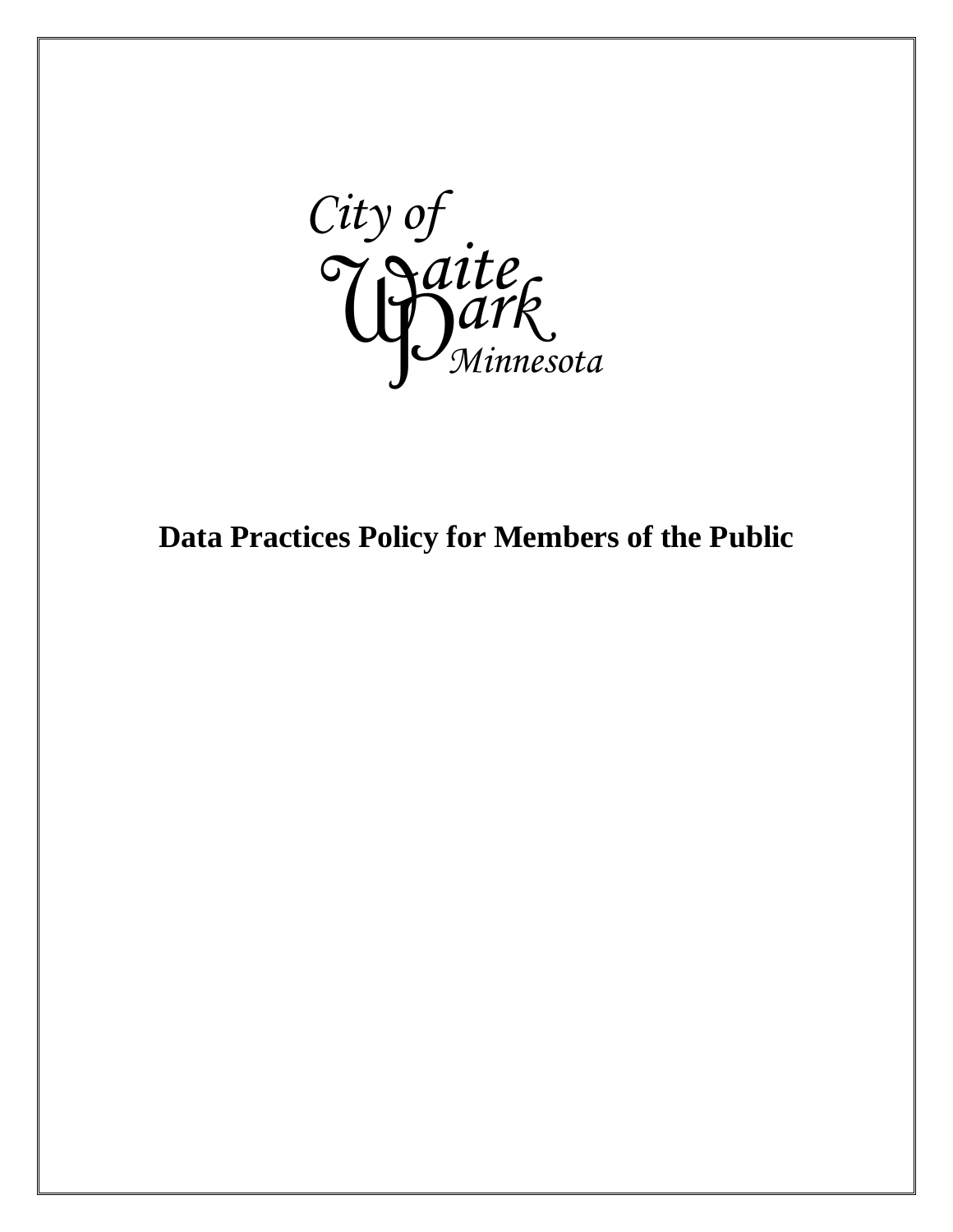## **Right to Access Public Data**

The Government Data Practices Act (Minnesota Statutes, Chapter 13) presumes that all government data is public unless a state or federal law says the data is not public. Government data is a term that means all recorded information a government entity has, including paper, email, DVDs, photographs, etc.

The Government Data Practices Act also provides that the City of Waite Park must keep all government data in a way that makes it easy for you, as a member of the public, to access public data. You have the right to look at (inspect), free of charge, all public data that we keep. You also have the right to get copies of public data. The Government Data Practices Act allows us to charge for copies. You have the right to look at data, free of charge, before deciding to request copies.

## **How to Make a Data Request**

To look at data or request copies of data that the City of Waite Park keeps, make a written request. Make your request for data to the appropriate individual listed in the Data Practices Contacts on page 4. You may make your request for data by mail, fax, or email, using the Data Request Form on page 6.

If you choose not to use the Data Request Form, your request should include:

- that you, as a member of the public, are making a request for data under the Government Data Practices Act, Minnesota Statutes, Chapter 13;
- whether you would like to look at the data, get copies of the data, or both; and
- a clear description of the data you would like to inspect or have copied.

The City of Waite Park cannot require you, as a member of the public, to identify yourself or explain the reason for your data request. However, depending on how you want us to process your request (if, for example, you want us to mail you copies of data), we may need some information about you. If you choose not to give us any identifying information, we will provide you with contact information so you may check on the status of your request. In addition, please keep in mind that if we do not understand your request and have no way to contact you, we will not be able to begin processing your request.

## **How We Respond to a Data Request**

Upon receiving your request, we will work to process it.

- If we do not have the data, we will notify you in writing as soon as reasonably possible.
- If we have the data, but the data is not public, we will notify you as soon as reasonably possible and state which specific law says the data are not public.
- If we have the data, and the data is public, we will respond to your request appropriately and promptly, within a reasonable amount of time by doing one of the following:
	- $\triangleright$  Arrange a date, time, and place to inspect data, for free, if your request is to look at the data, or
	- $\triangleright$  Provide you with copies of the data as soon as reasonably possible. You may choose to pick up your copies, or we will mail or fax them to you. If you want us to send you copies, you will need to provide us with an address or fax number. We will provide electronic copies (such as email or CD-ROM) upon request if we keep the data in an electronic format. Information about copy charges is on page 5.
	- $\triangleright$  We also will arrange for you to pre-pay for the copies.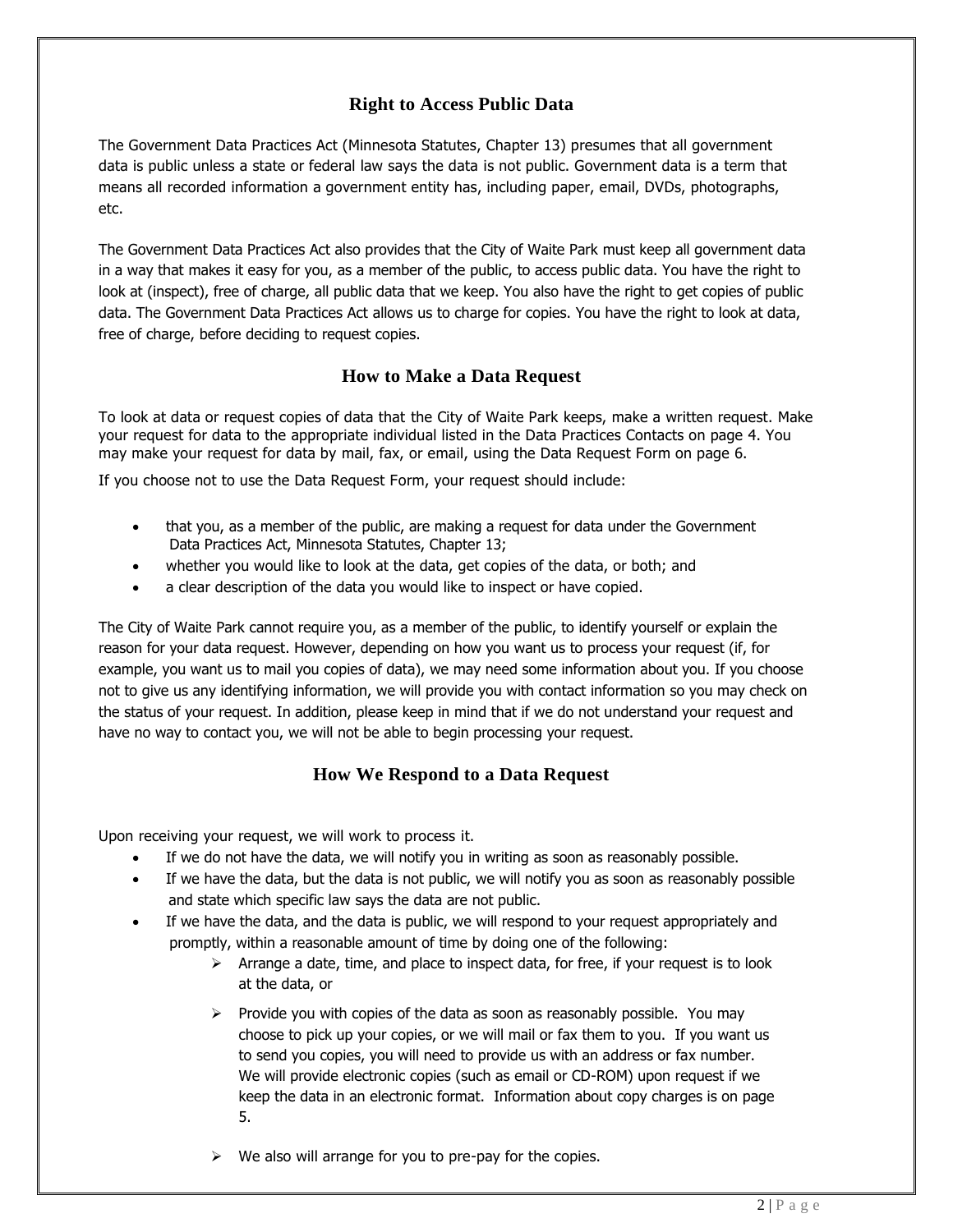If you do not understand some of the data (technical terminology, abbreviations, or acronyms), please let us know. We will give you an explanation if you ask.

The Government Data Practices Act does not require us to create or collect new data in response to a data request if we do not already have the data, or to provide data in a specific form or arrangement if we do not keep the data in that form or arrangement. (For example, if the data you request are on paper only, we are not required to create electronic documents to respond to your request.) If we agree to create data in response to your request, we will work with you on the details of your request, including cost and response time.

In addition, the Government Data Practices Act does not require us to answer questions that are not requests for data.

## **Requests for Summary Data**

Summary data are statistical records or reports that are prepared by removing all identifiers from private or confidential data on individuals. The preparation of summary data is not a means to gain access to private or confidential data. We will prepare summary data if you make your request in writing and prepay for the cost of creating the data. Upon receiving your written request — you may use the data request form on page 6 — we will respond as soon as practical with the cost to provide the data and a timeframe as to when the data can be made available to you. Once we receive prepayment, we will process your data request and complete the request within a reasonable amount of time that is practical.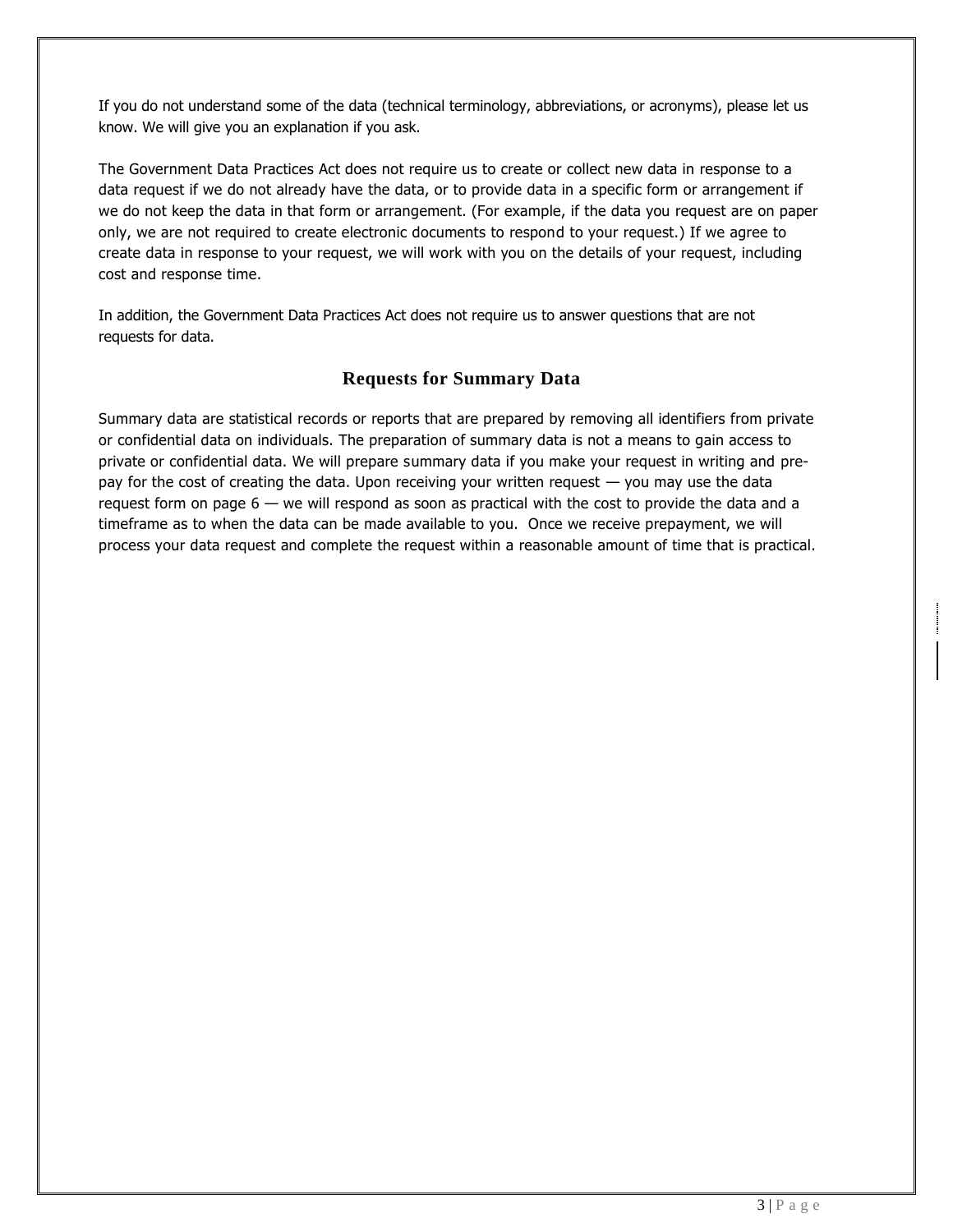# **Data Practices Contacts**

#### **Responsible Authority**

Shaunna Johnson, City Administrator 19 13<sup>th</sup> Avenue North Waite Park, MN 56387 (320)-252-6822 phone (320)-252-6955 fax Shaunna.johnson@ci.waitepark.mn.us

#### **Data Practices Compliance Official**

Gordon Hansmeier, City Attorney Rajkowski, Hansmeier Law Firm P.O. Box 1433 St. Cloud, MN 56302 (320)-251-1055 phone (320)-251-5896 fax

#### **Data Practices Designee(s)**

Police Department Lisa Laudenbach, Police Administrative Assistant 19 13<sup>th</sup> Avenue North Waite Park, MN 56387 (320)-251-3281 Lisa.laudenbach@ci.waiteparkpd.mn.us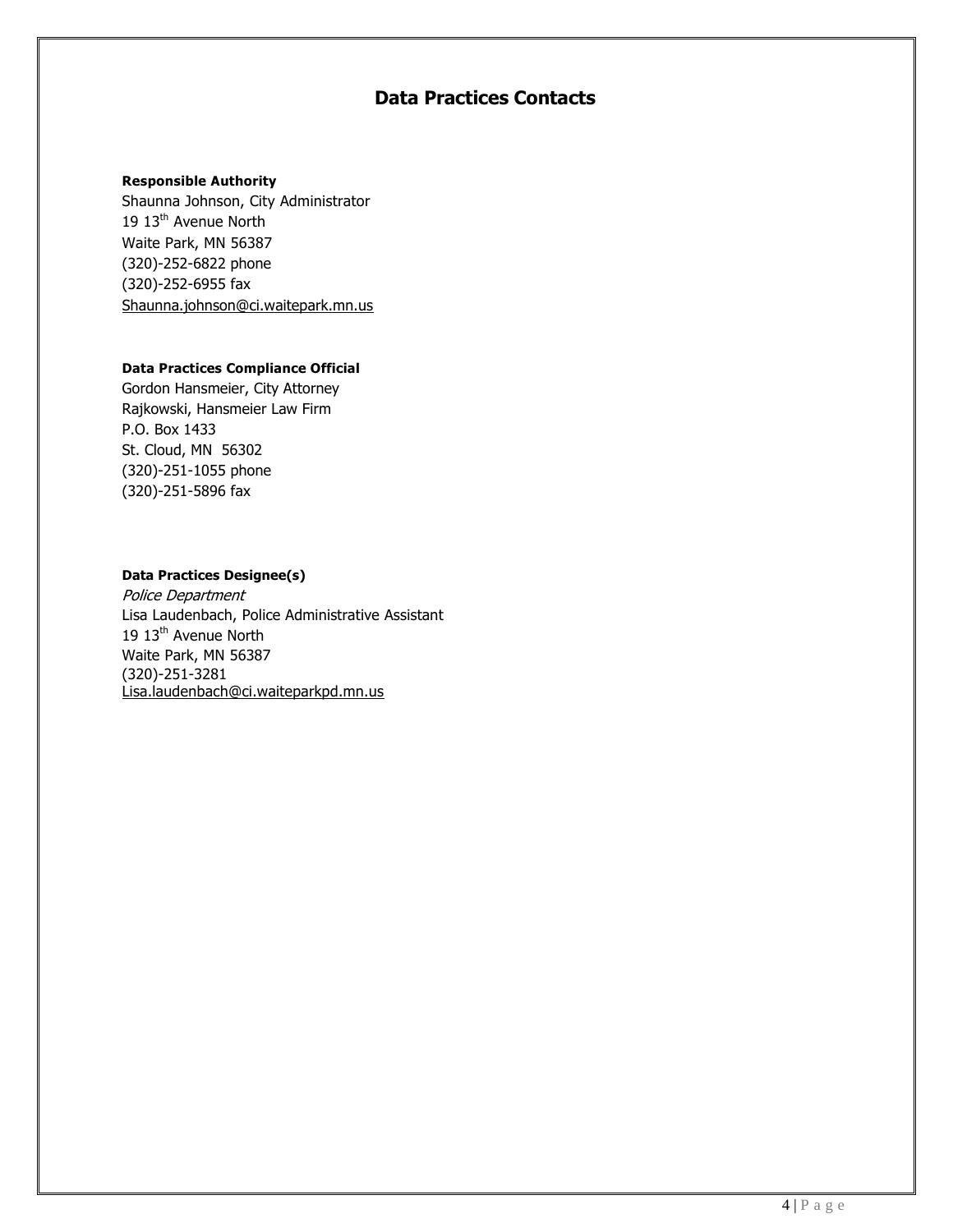

# **Copy Costs — Members of the Public**

The City of Waite Park charges members of the public for copies of government data. These charges are authorized under Minnesota Statutes, section 13.03, subdivision 3(c).

You must pay for the copies before we will give them to you.

#### **For 100 or Fewer Paper Copies — 25 cents per page**

100 or fewer pages of black and white, letter or legal size paper copies cost 25 cents for a one-sided copy, or 50 cents for a two-sided copy.

#### **Most Other Types of Copies — Actual cost**

The charge for most other types of copies, when a charge is not set by statute or rule, is the actual cost of searching for and retrieving the data, and making the copies or electronically transmitting the data (e.g. sending the data by email).

In determining the actual cost of making copies, we factor in employee time, the cost of the materials onto which we are copying the data (paper, CD, DVD, etc.), and mailing costs (if any). If your request is for copies of data that we cannot reproduce ourselves, such as photographs, we will charge you the actual cost we must pay an outside vendor for the copies.

The cost of employee time to search for data, retrieve data, and make copies will be based on the lowest salaried employee capable of providing the information requested.

If, because of the subject matter of your request, we find it necessary for a higher-paid employee to search for and retrieve the data, we will calculate the search and retrieval portion of the copy charge at the higher salary/wage.